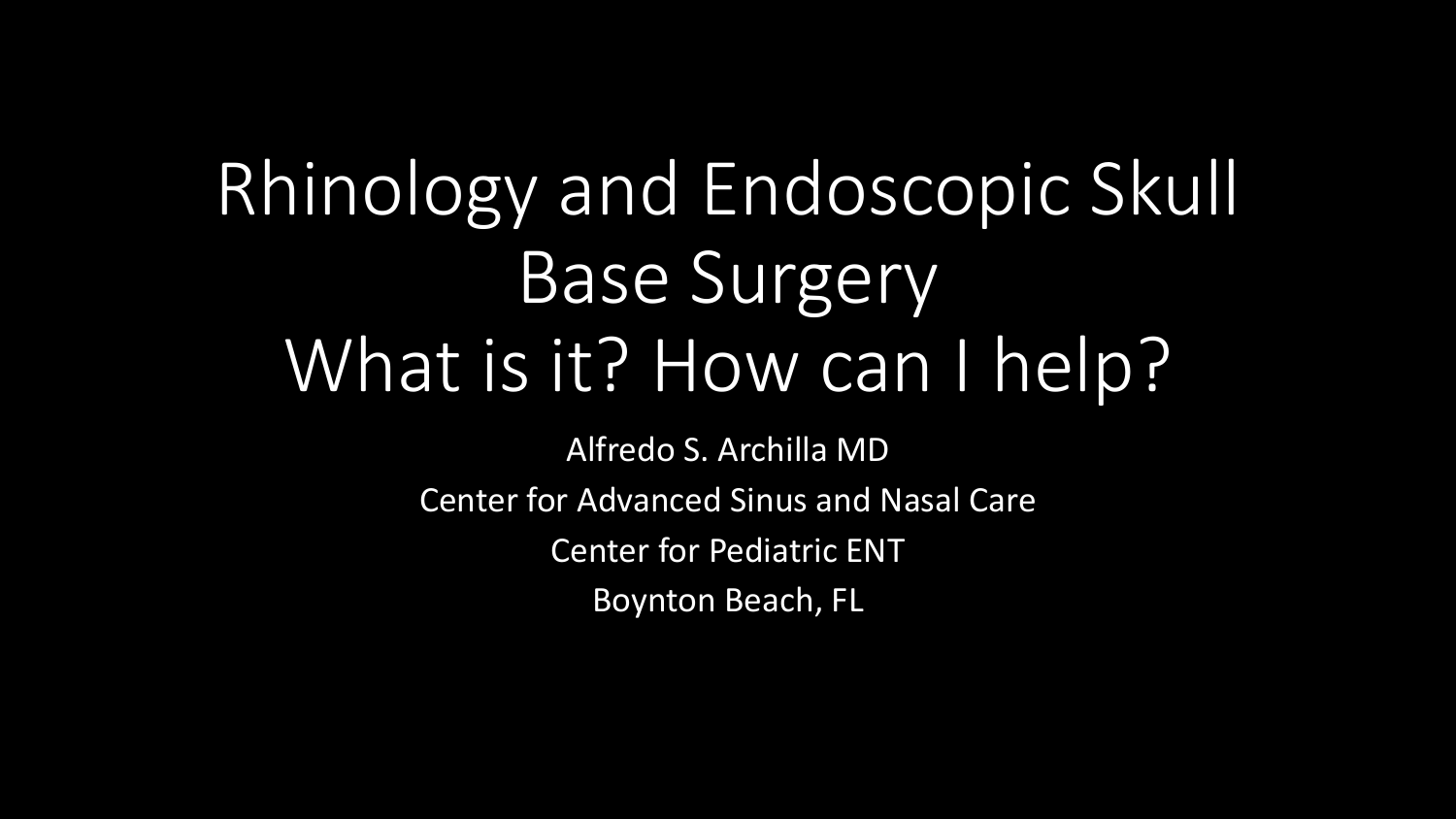### **Objective**

- Learn about Rhinology, Endoscopic Skull Base Surgery sub-specialty
- Recognize diseases that are commonly treated by a Rhinologist
- Recognize how a Rhinologist and Pediatric Otolaryngologist can collaborate in the treatment of rare but interesting cases

I have no financial disclosures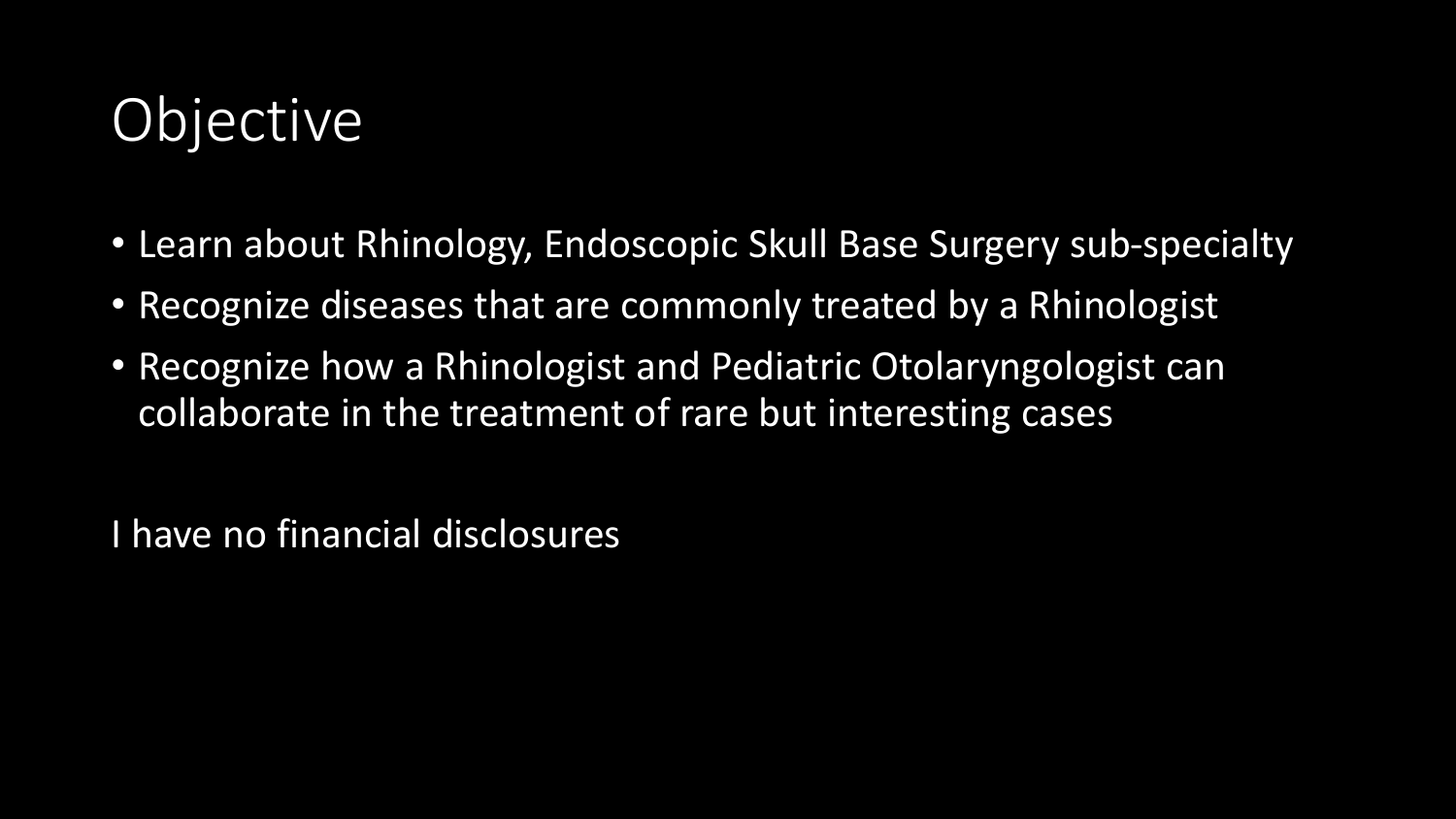### Rhinology

- Sub-specialty within Otolaryngology Head and Neck Surgery
- Diagnosis, medical and surgical treatment of the nose and paranasal sinuses
- Diagnosis and treatment of anterior skull base condition
- The American Rhinologic Society (ARS) was created in 1954 to advance education and research in the care of patients with rhinologic disorders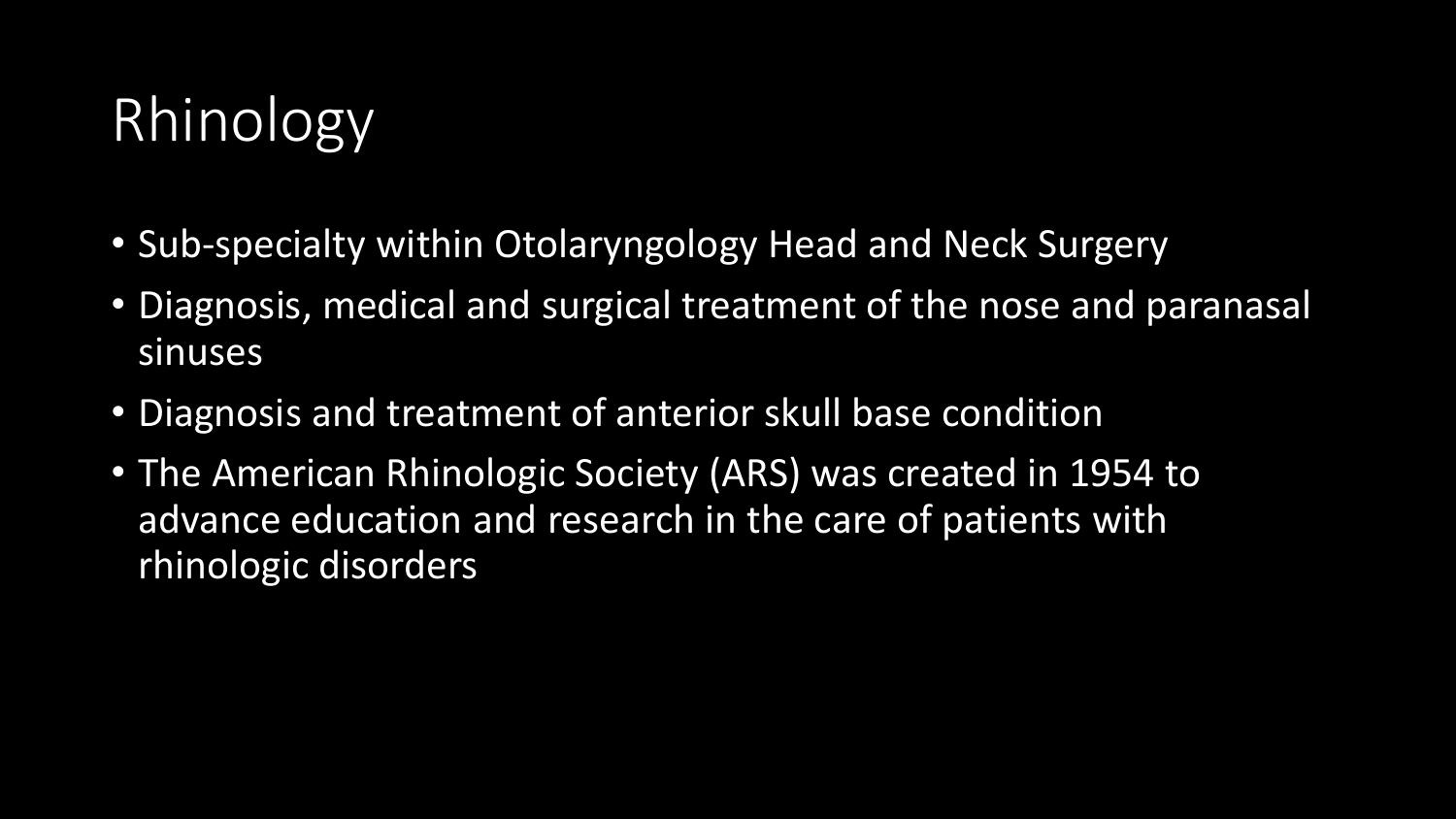## Rhinology

- Sinus surgery
	- Originated in Egypt
		- Brain removed through the ethmoid sinuses as part of the mummification process
	- 1500-1600's
		- Maxillary sinusitis treated by draining the sinus through a tooth socket
	- 1800's
		- Maxillary sinus treated through an opening in the canine fossae
	- 1920's
		- Advances in paranasal and anterior skull base anatomy
		- Intranasal Ethmoidectomy- "Easiest way to kill a patient" (Dr. Harris Mosher, Boston, MA)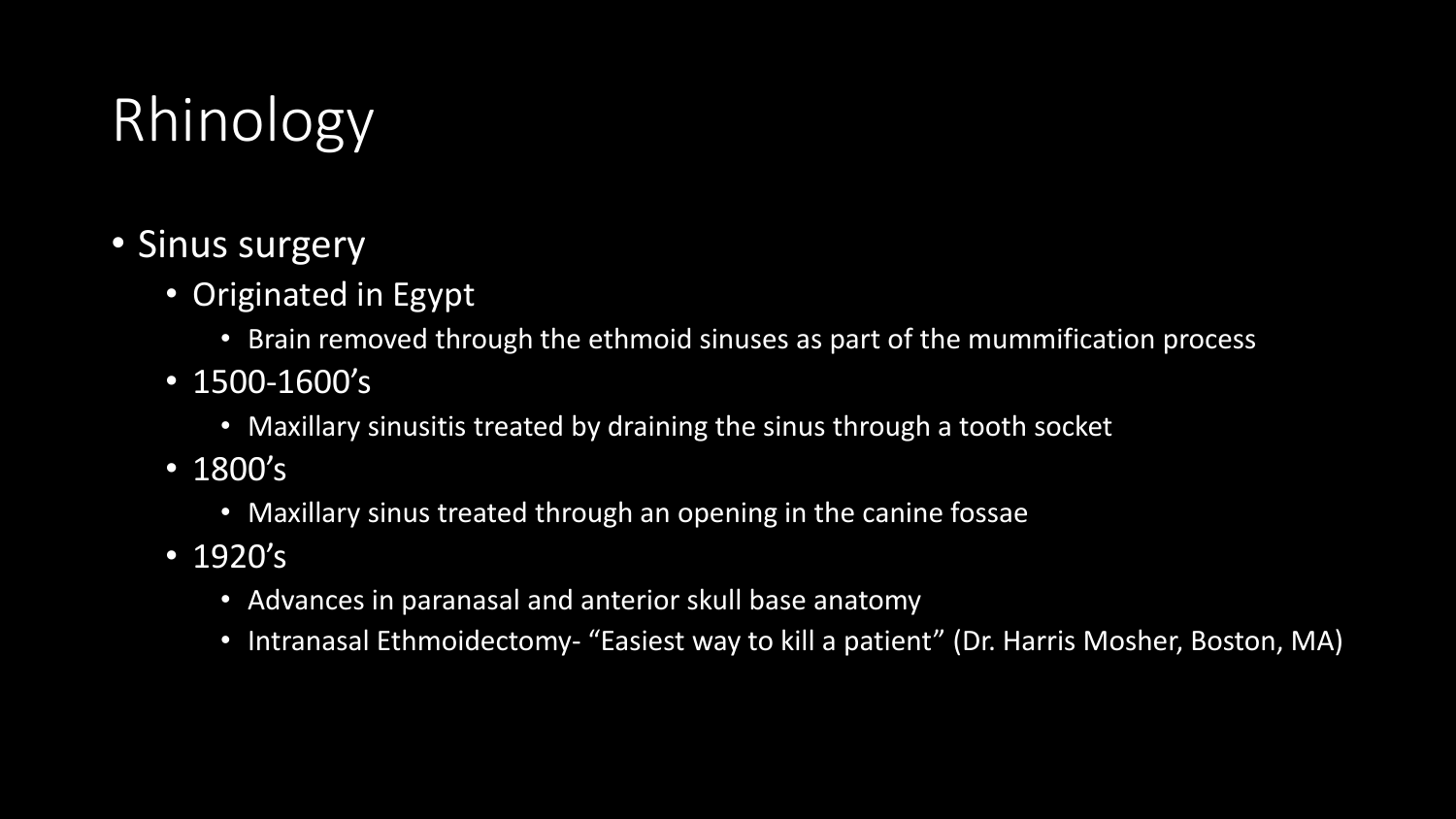## Rhinology

- 1950's
	- Introduction of telescopes
- 1990's- Present day
	- Advances in endoscope technology
		- HD
		- 3D
		- 4K
	- Computer assisted sinus surgery
	- Endoscopic surgery beyond the sinuses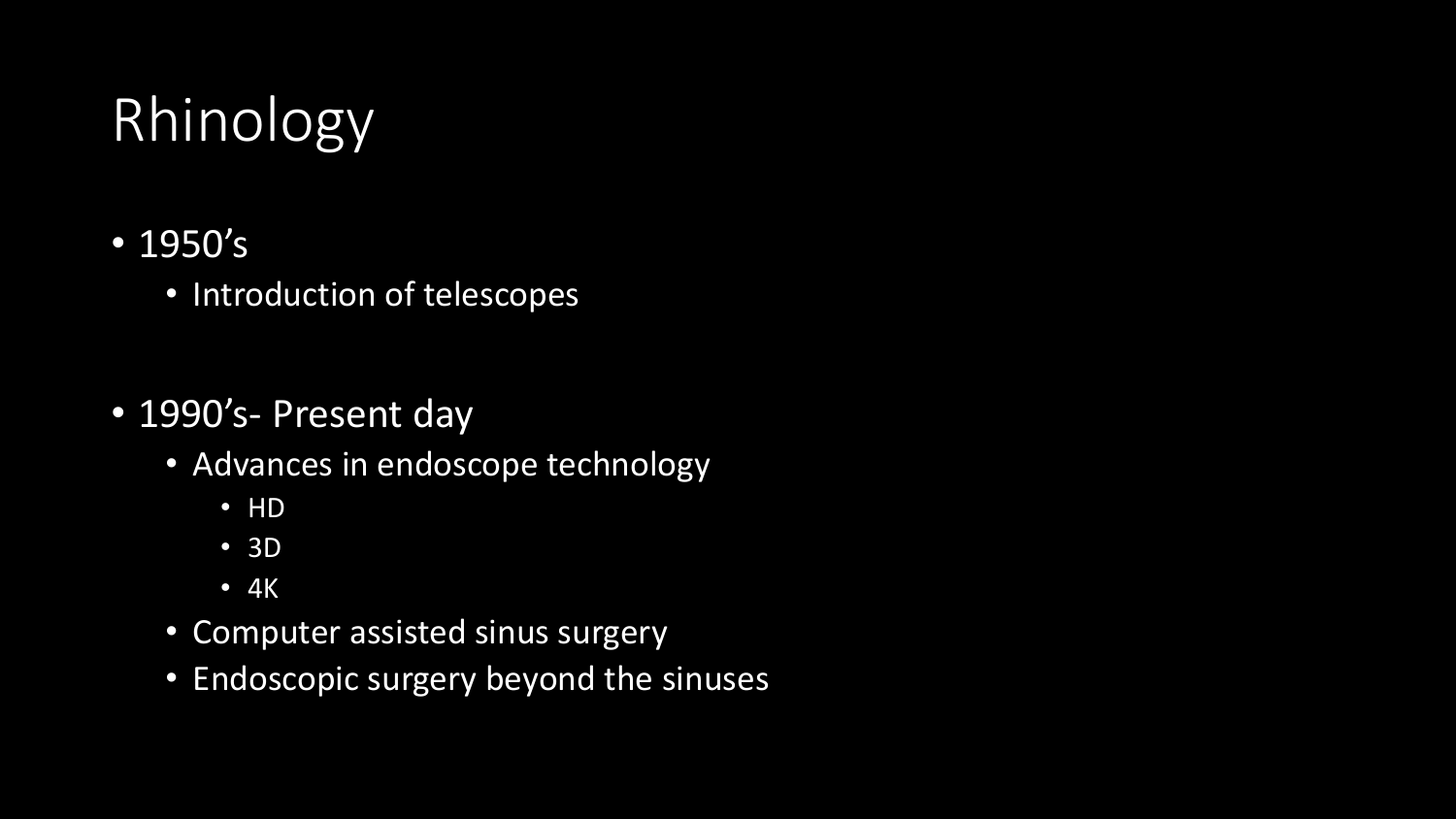### Chronic rhinosinusitis

- With and without polyps
- Cystic fibrosis
- Allergic fungal sinusitis





**Inflamed sinuses** have more gray which can be excess mucus or swollen tissue linings

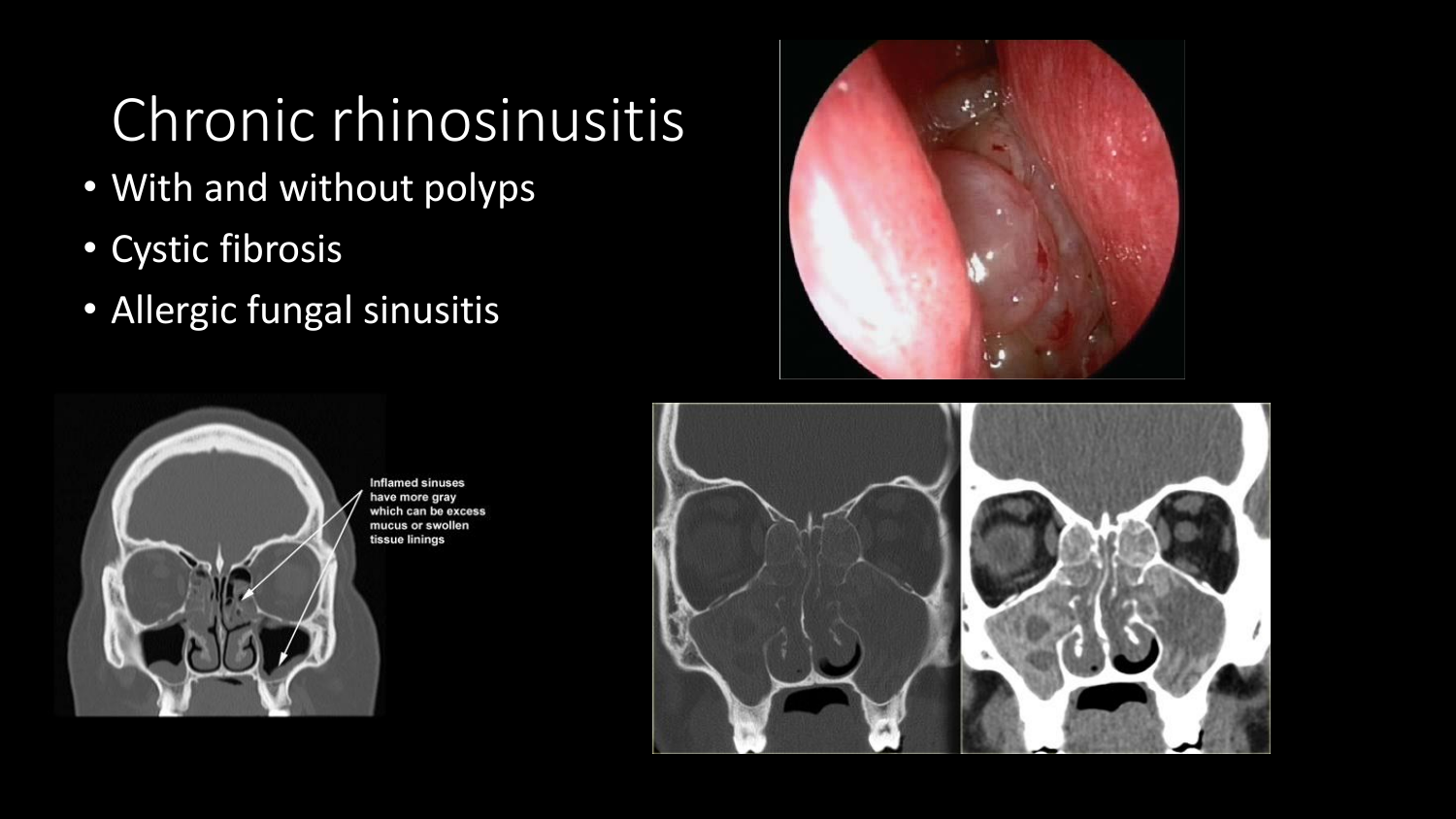#### **FESS**

- Surgical procedure which reestablishes the normal anatomical sinus drainage
- Uses endoscopic techniques, video imaging
- Continues to advance using technology such as balloon dilation, absorbable and drug eluting stents, smaller instruments and image guidance

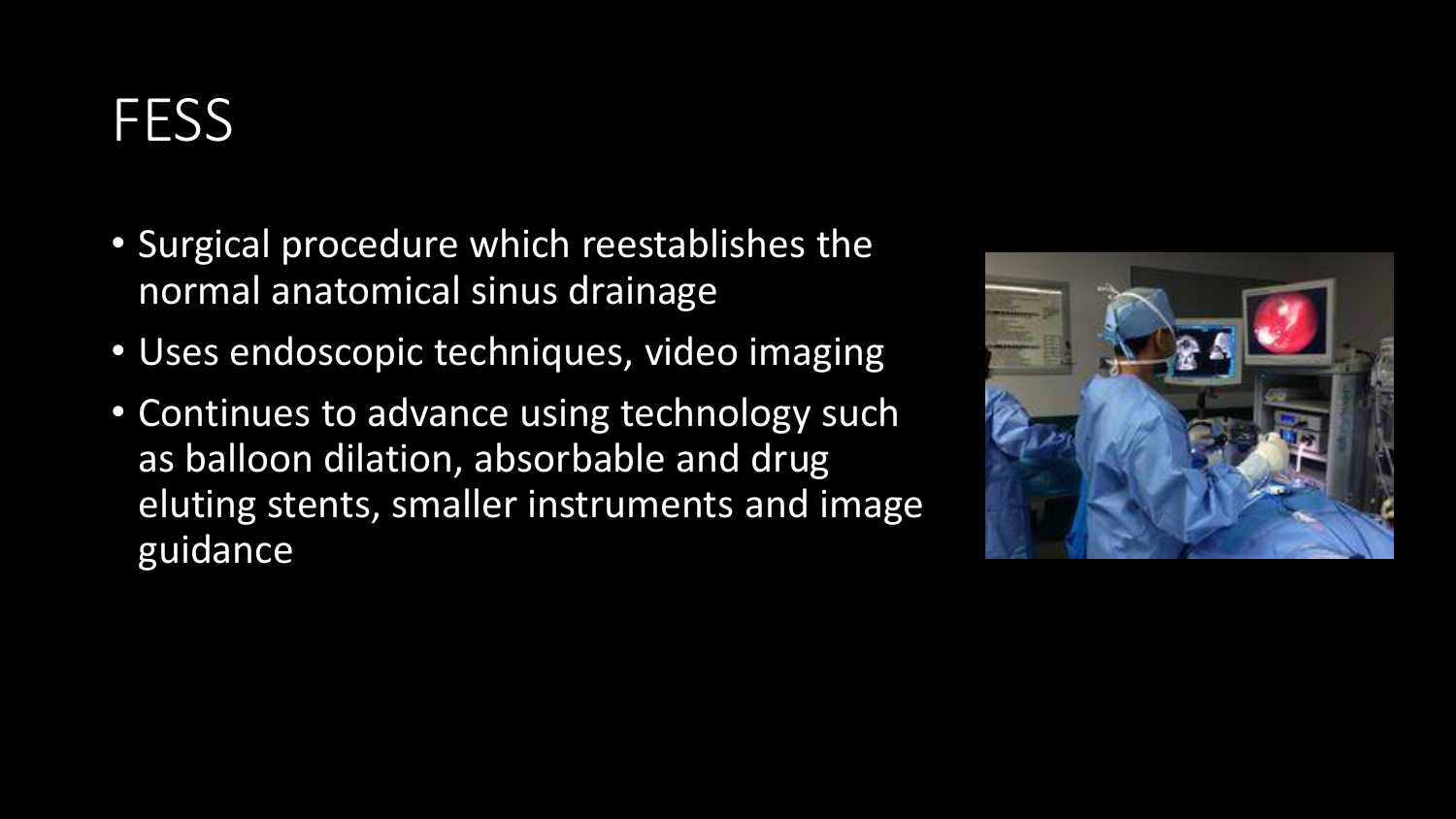#### Paranasal sinus mucoceles

- Headaches
- Distortion of facial anatomy
- Proptosis, vision loss, diplopia





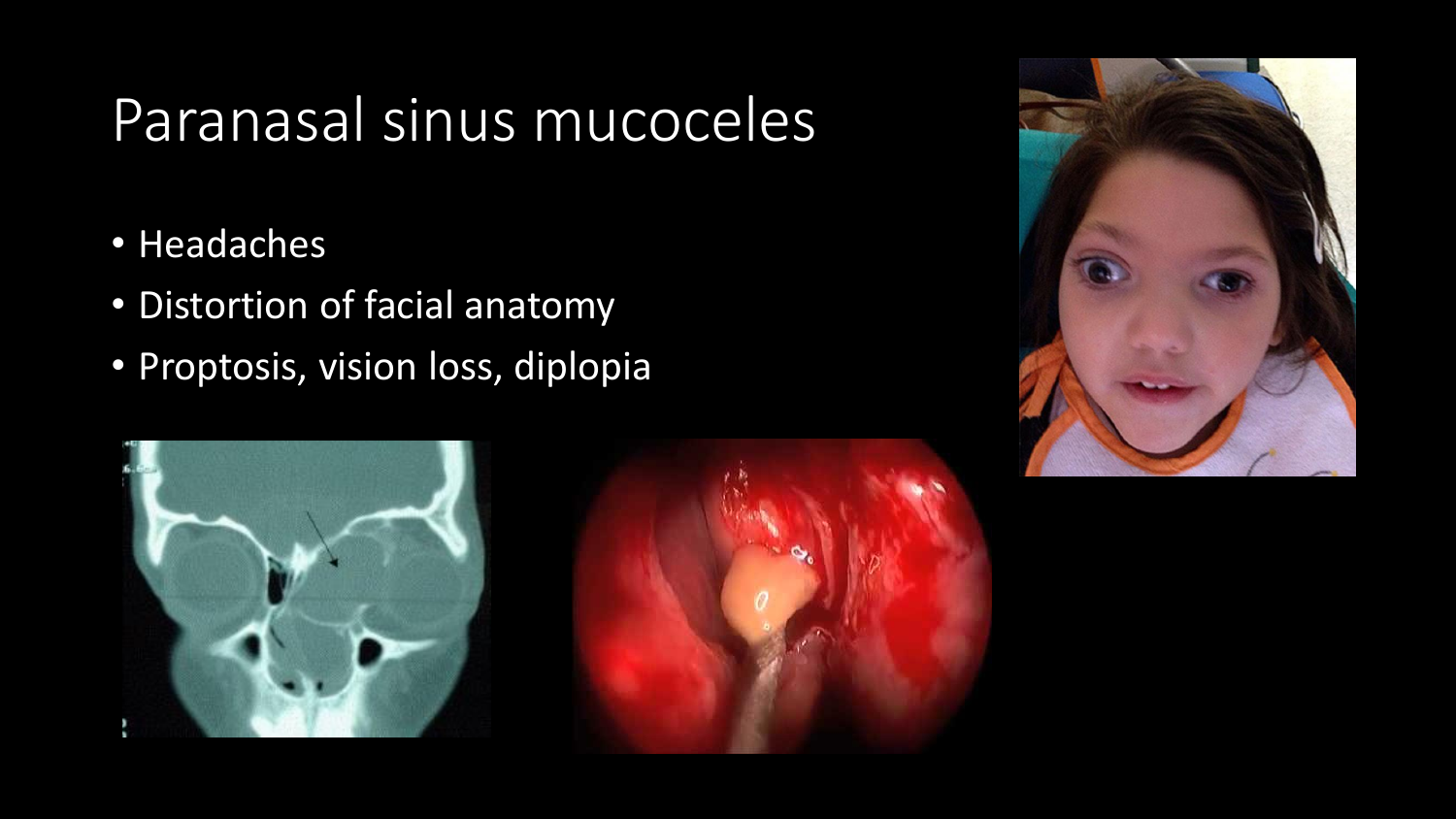#### Paranasal sinus osteomas

- Slow-growing benign bony tumors
- Asymptomatic
- Headaches
- Distortion of facial skeleton







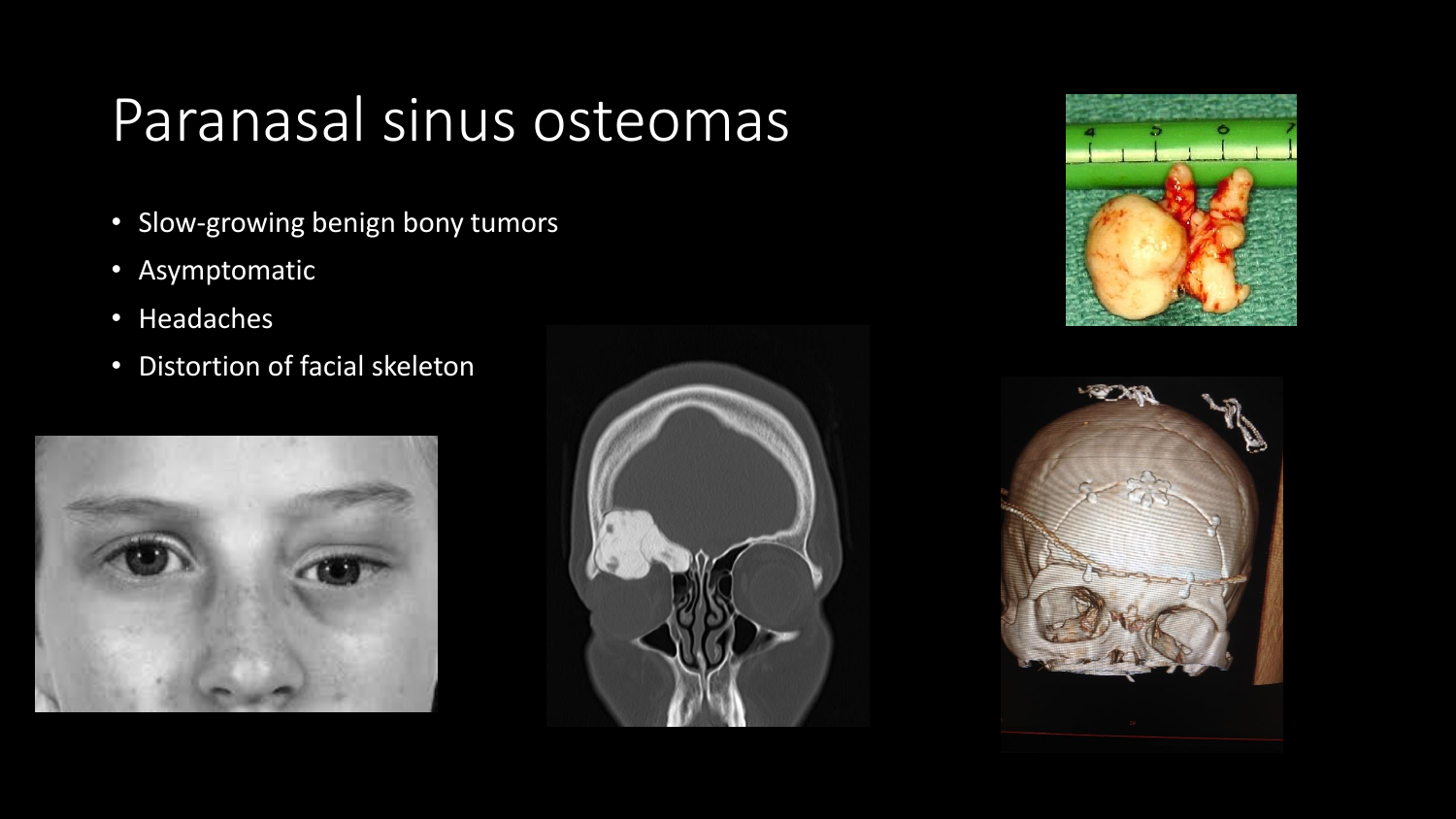### Juvenile Nasopharyngeal Angiofibroma

- Benign vascular tumor
- Posterior nasal cavity and nasopharynx
- Epistaxis
- prepubertal and adolescent males
- Hormonal hypothesis
	- higher levels of growth hormone receptors and vascular endothelial growth factor (VEGF)
- Neuro-endocrine tumor hypothesis
	- paraganglionic cells of the terminal branches of the maxillary artery
		- tumor suppressor gene *p53*
		- *Her-2/neu* oncogene.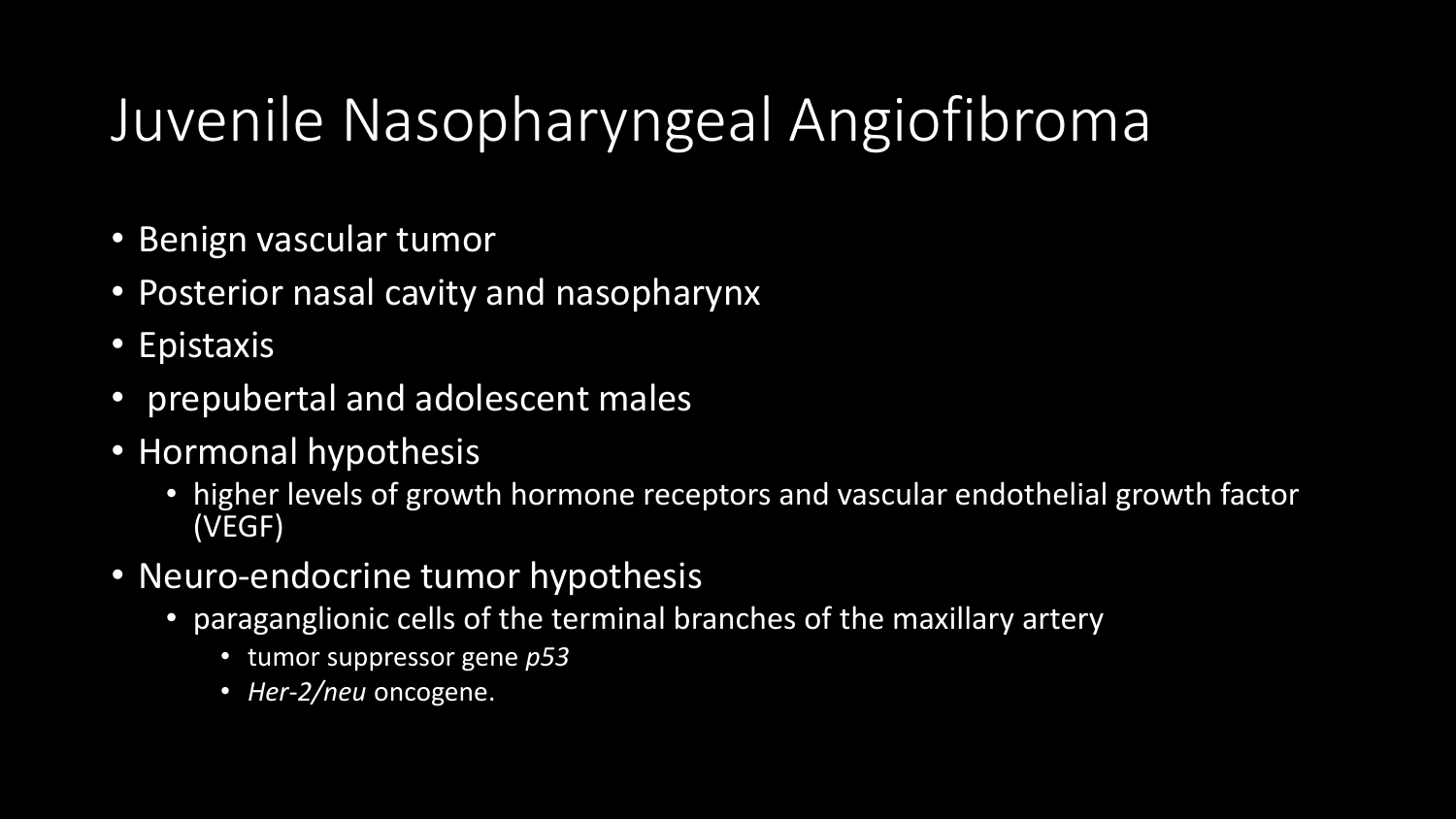#### Juvenile Nasopharyngeal Angiofibroma







Figure 3.







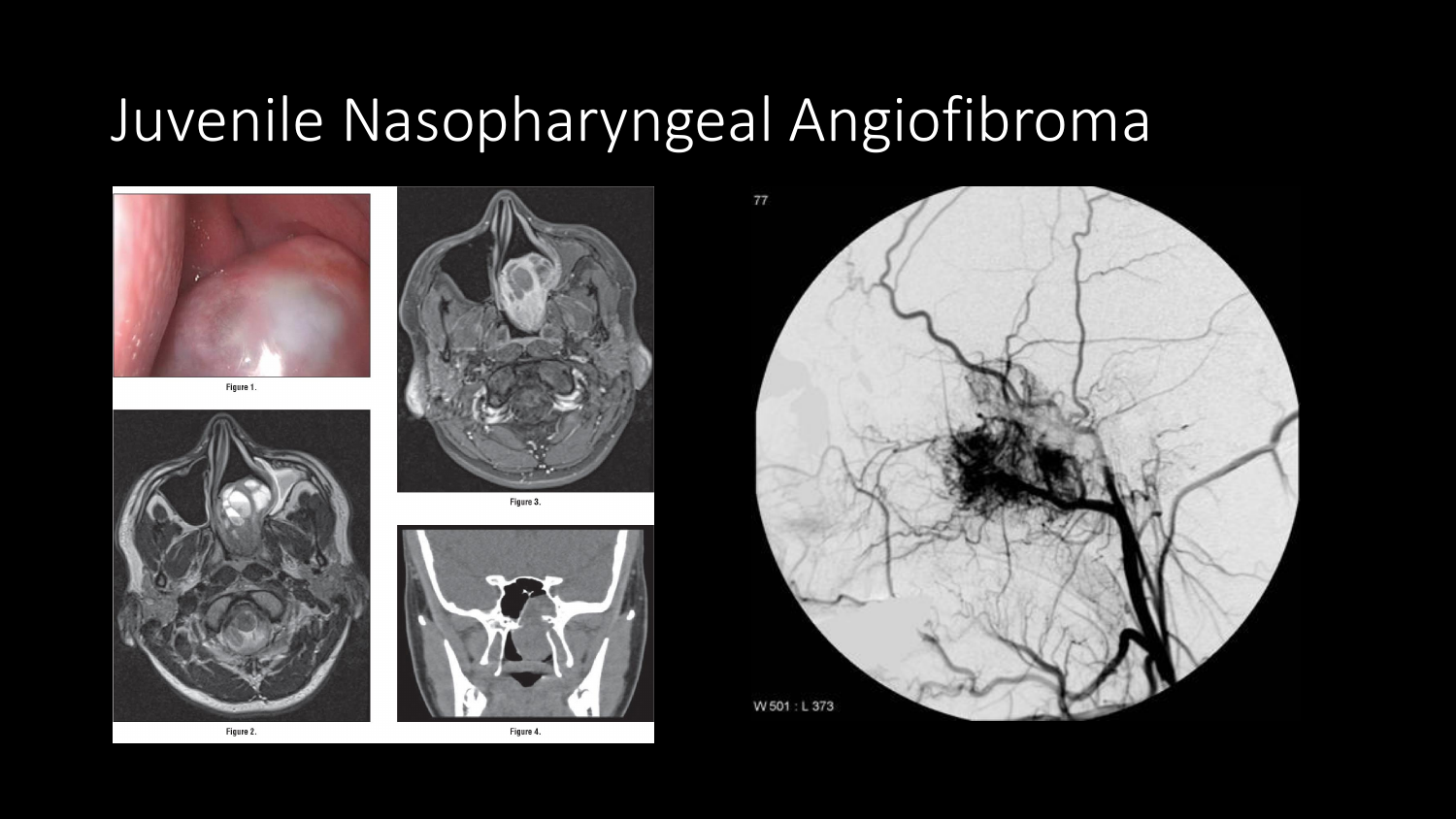#### Endoscopic Skull Base Surgery

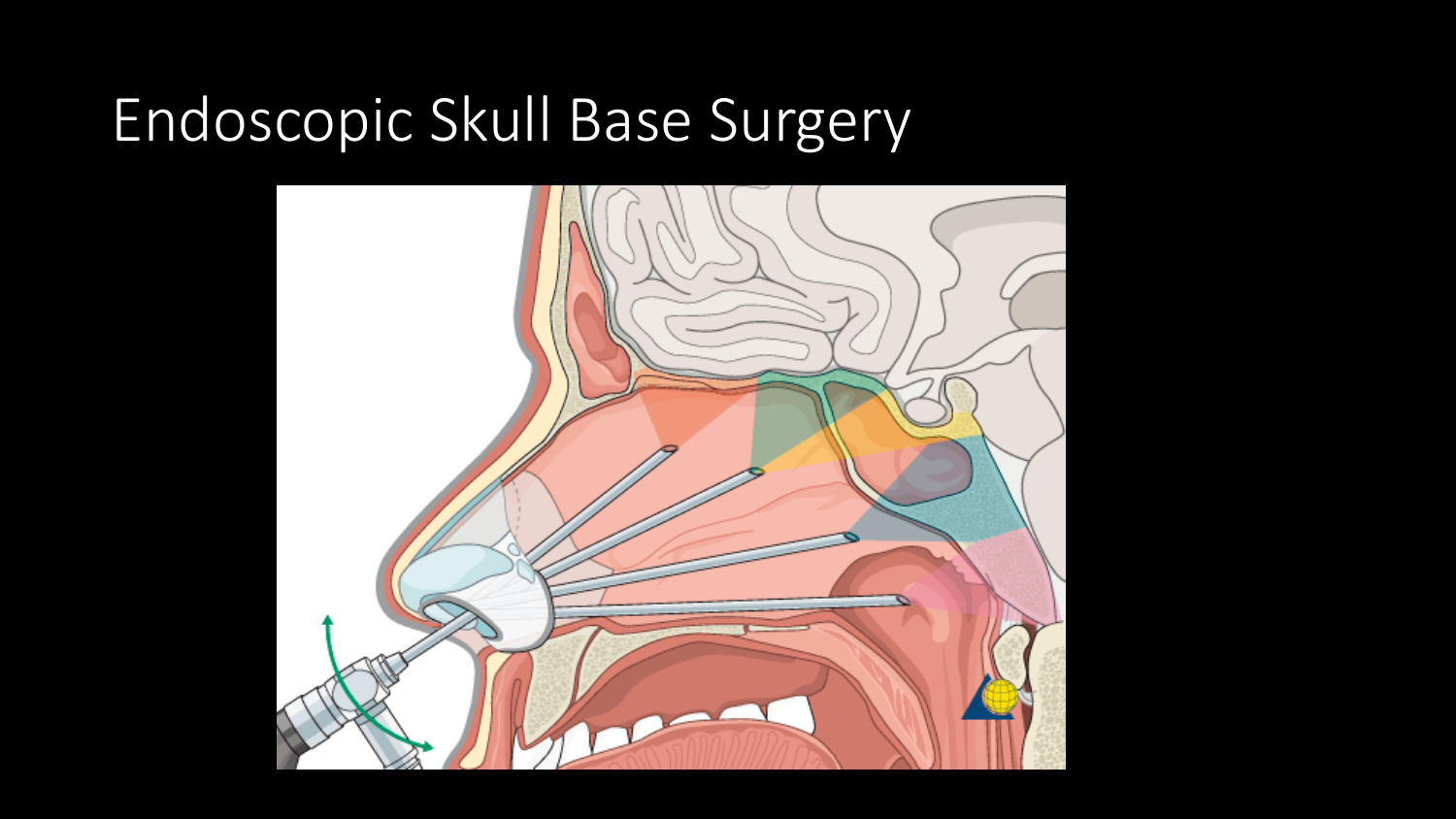## Transphenoidal endoscopic resection of pituitary tumors

- Pituitary macroadenoma
- Pituitary apoplexy (hematoma)
- Sellar tumors





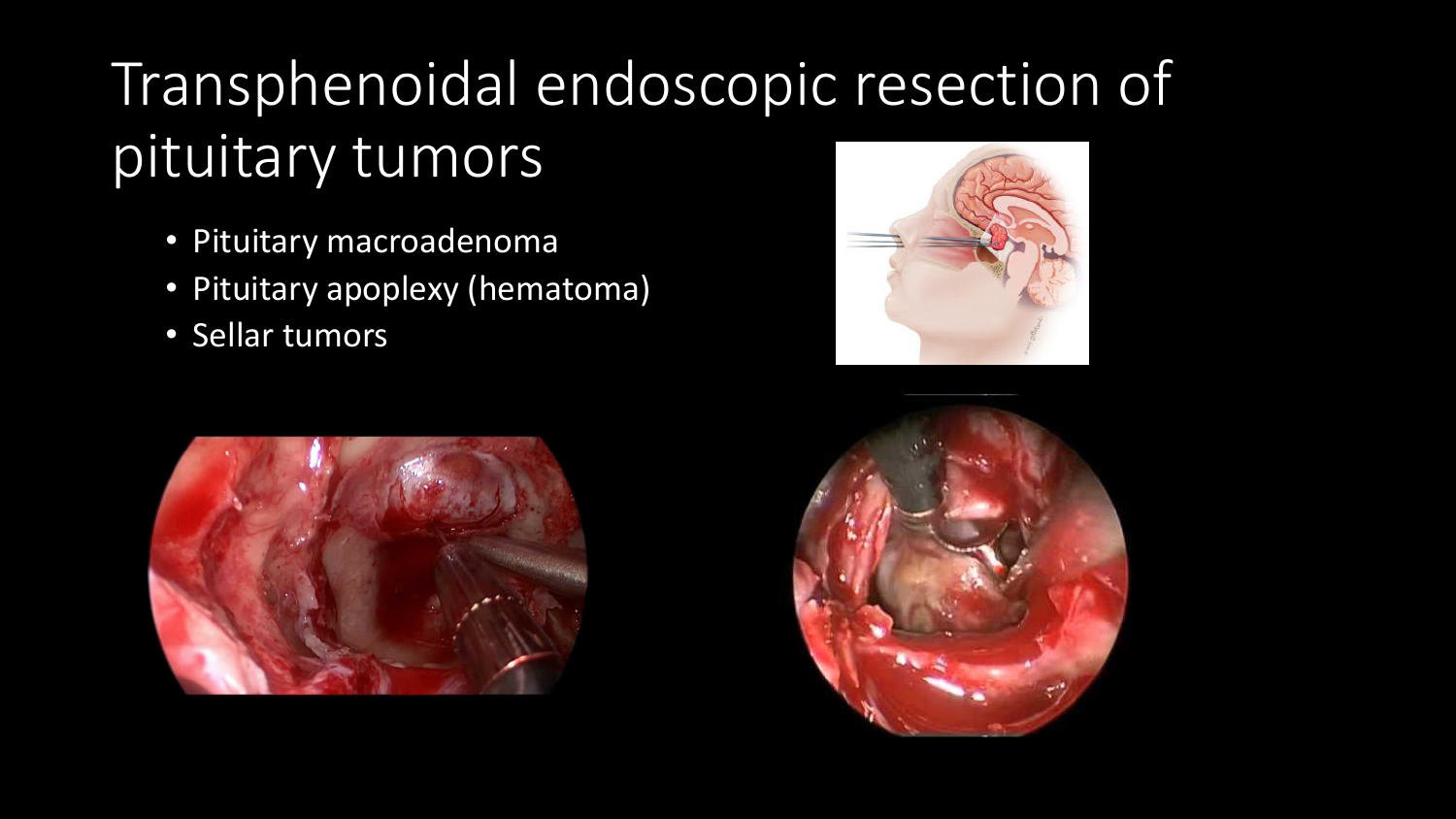### CSF leak repair

- Benign intracranial hypertension
- Iatrogenic
- **Traumatic**





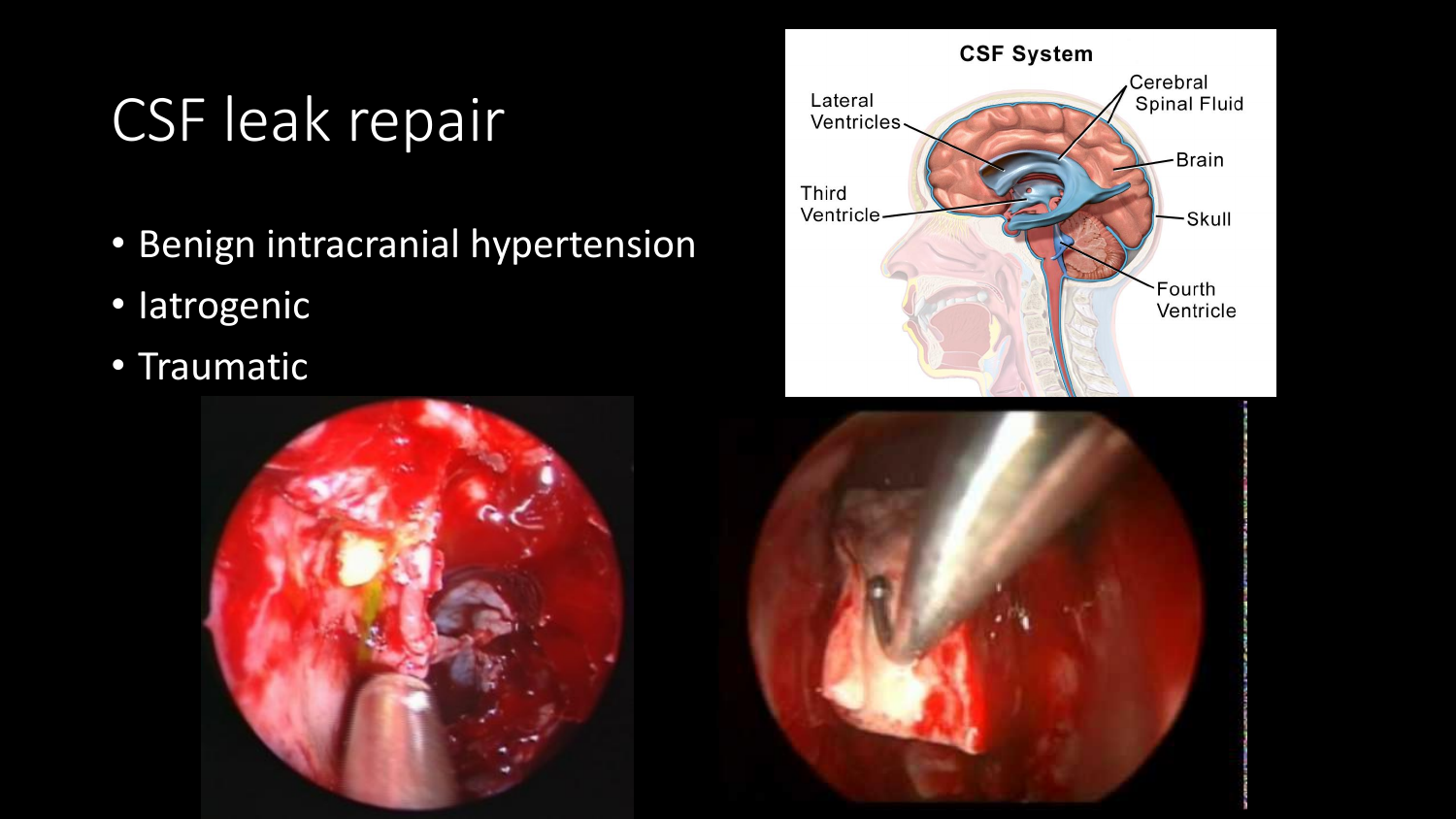#### Beyond the nose

• Endoscopic dracrocystorhinostomy



• Endoscopic orbital decompression for Grave's orbitopathy



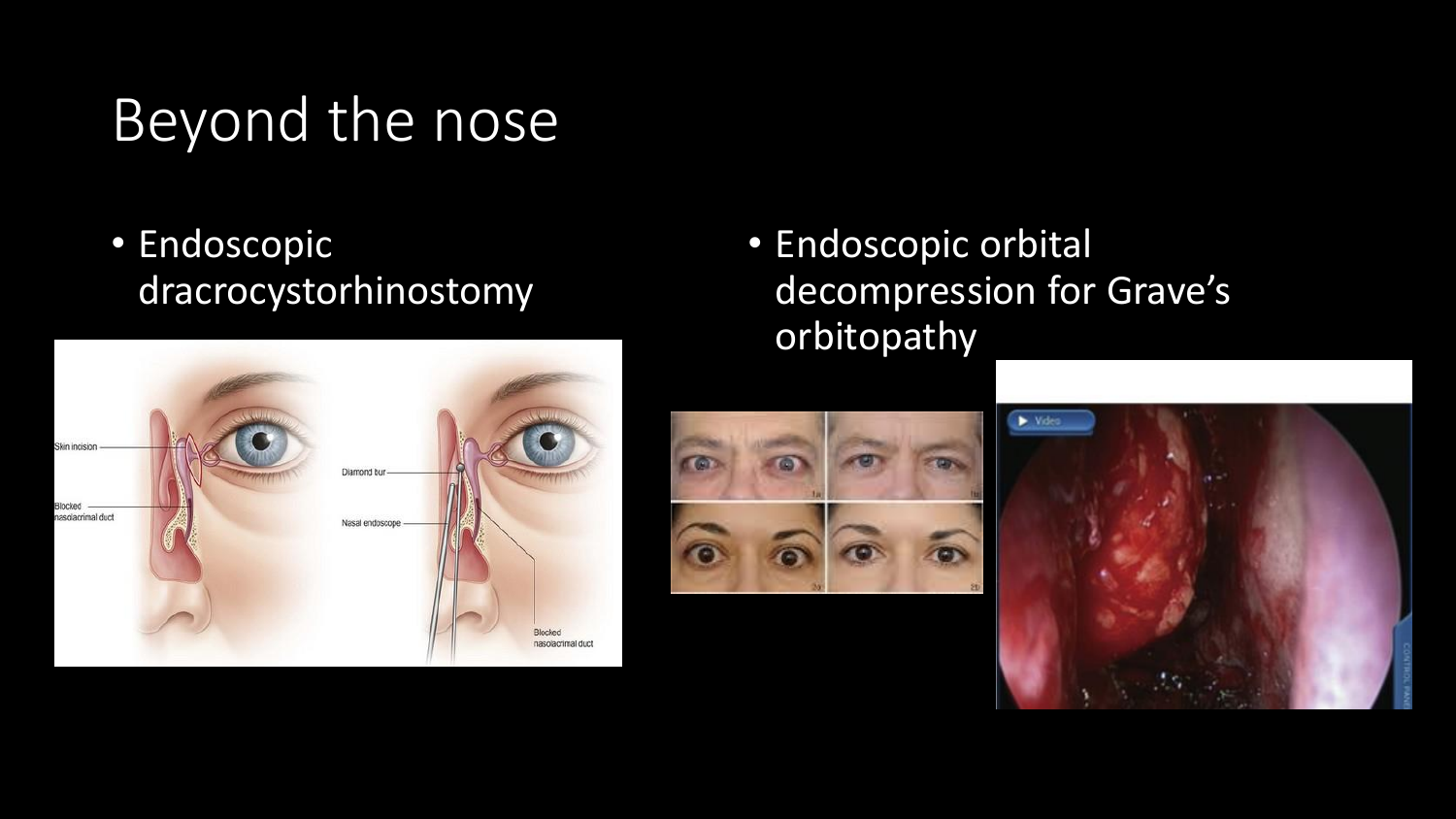#### Conclusion:

- Advances in endoscopic sinus and skull base surgery allows for:
	- Minimally invasive procedures
	- Faster recovery
	- Less morbidity
- Pediatric ENT and Rhinologist combined cases
	- One stop shop
	- Expertise
	- Technology
	- Better outcomes